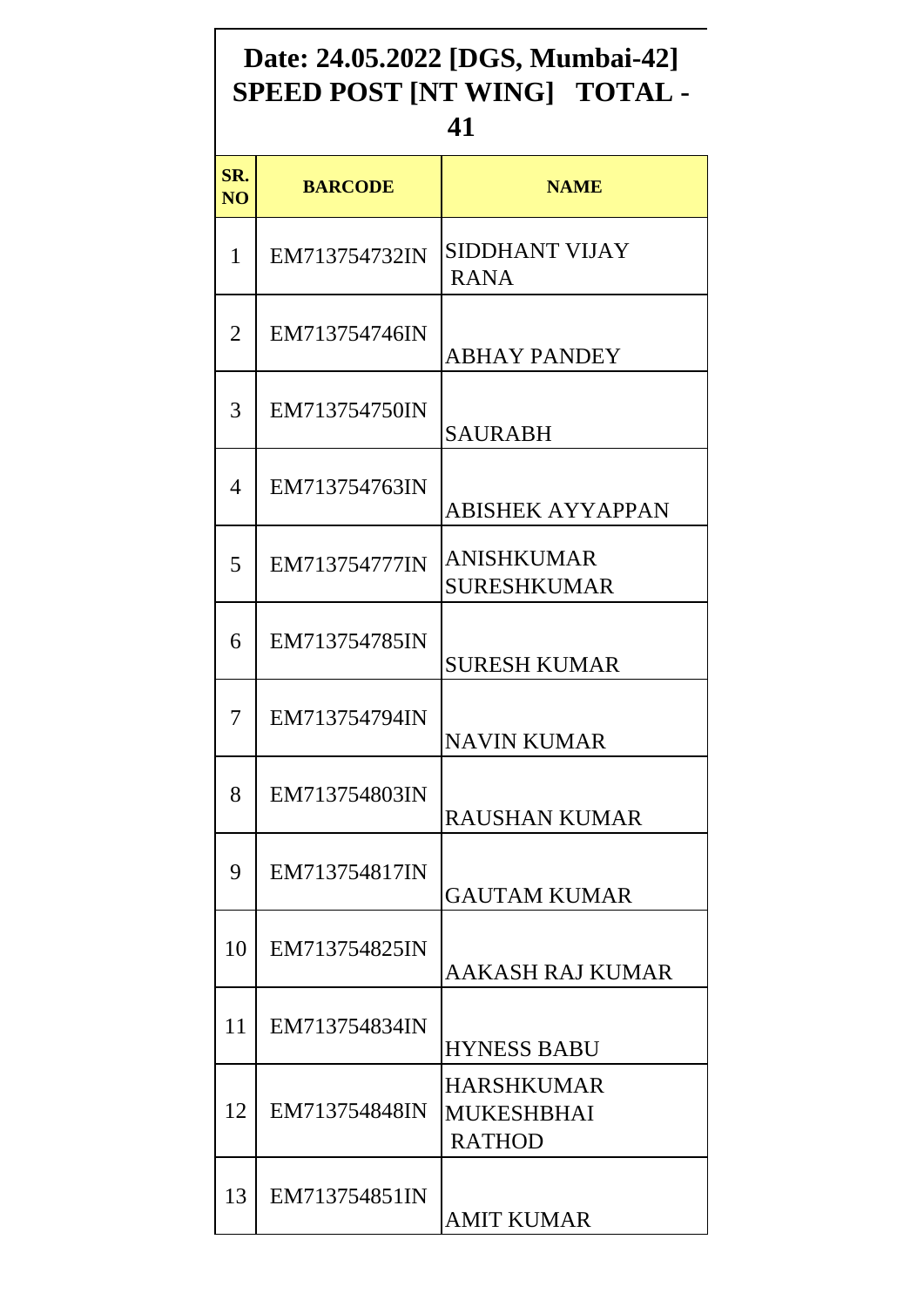| SR.<br>N <sub>O</sub> | <b>BARCODE</b> | <b>NAME</b>                               |
|-----------------------|----------------|-------------------------------------------|
| 14                    | EM713754865IN  | <b>SATVIK MOITRA</b>                      |
| 15                    | EM713754879IN  | <b>NITESH NANDAN</b>                      |
| 16                    | EM713754882IN  | <b>ABHIRAJ</b>                            |
| 17                    | EM713754896IN  | <b>KUMAR GAURAV</b>                       |
| 18                    | EM713754905IN  | <b>PRASHANT SURESH</b><br><b>AHIRKAR</b>  |
| 19                    | EM713754919IN  | <b>JESLIN JOHNY</b>                       |
| 20                    | EM713754922IN  | <b>RAHUL KUMAR</b>                        |
| 21                    | EM713754936IN  | PANKAJ SAMBYAL                            |
| 22                    | EM713754940IN  | <b>SHAILESH SURYAKANT</b><br><b>GUPTA</b> |
| 23                    | EM713754953IN  | <b>REHAN ASHRAT</b><br><b>KHOT</b>        |
| 24                    | EM713754967IN  | <b>CHETAN DINKAR</b><br><b>DIGHE</b>      |
| 25                    | EM713754975IN  | <b>GAUTAM KUMAR</b><br><b>SINGH</b>       |
| 26                    | EM713754984IN  | AVINANDAN KAYET                           |
| 27                    | EM713754998IN  | DEEPAK RAWLA                              |